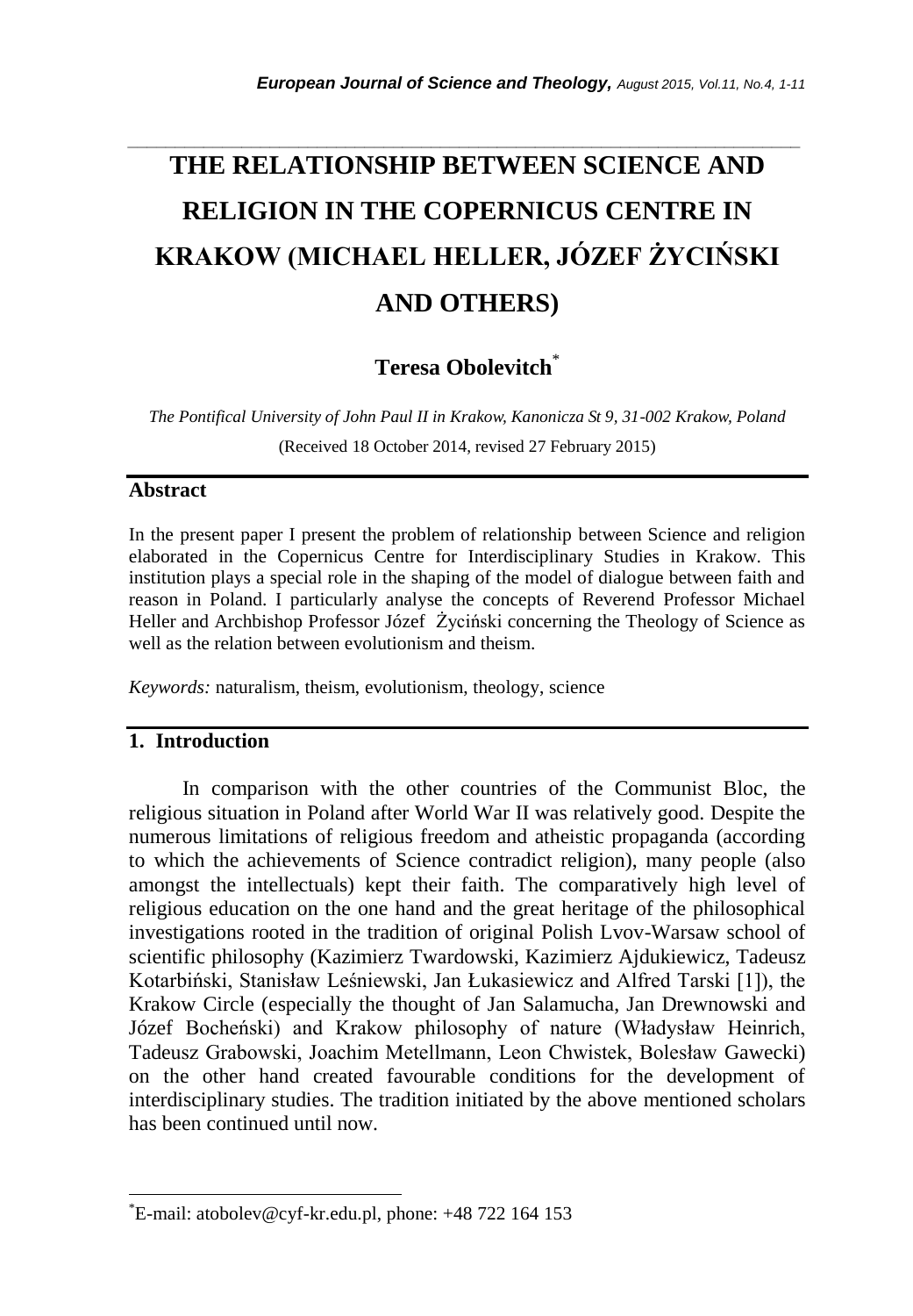At the turn of the 1970s and 1980s Father Michael Heller and Father Józef Życiński established the Centre of Interdisciplinary Studies (OBI, or Ośrodek Badań Interdyscyplinarnych [2]). At the heart of the Centre lies the monthly interdisciplinary conservatoriums which were held at the Archbishop"s palace in Krakow (sometimes with the participation of Archbishop Karol Wojtyła) which gathered together numerous famous physicists, mathematicians, biologists, chemists, philosophers, theologians and enjoyed much popularity among intellectuals [3]. The reason for this success was quite simple. As Professor M. Heller explains, "during Martial Law and the banning of "Solidarity" many people searched for some "solid ground under their feet" and found it to be in Science and Philosophy" [4].

The political and social changes in Poland after the fall of Communism generated considerable interest in the above mentioned topics. "When the social transformation, inspired by the rise of "Solidarity," facilitated international contacts, many prominent scholars from the West were invited to take part in the Cracow interdisciplinary seminars. Among those who at that time visited Copernicus' city to discuss the philosophical and theological importance of modern science were Arthur Peacocke (Oxford), John Polkinghorne (Cambridge), Charles Misner (Maryland), Ernan McMullin (Notre Dame, Indiana), William Wallace (Washington, D.C.), Jean Ladrière (Louvain) and Carl Friedrich von Weizsäcker (Germany)." [5]

It is worth mentioning that after the election of Archbishop Karol Wojtyła as Pope in 1978 these meetings turned into the interdisciplinary Papal seminars "Science – Religion – History" that were held in Castel Gandolfo every two years from 1980 (the last meeting took place in Krakow in 2011). The Krakow seminars and discussion had a great influence on the shape of the future papal documents dedicated to the relationship between faith and Science, in particular, the famous Letter of His Holiness Pope John Paul II to the Reverend George V. Coyne SJ, Director of the Vatican Observatory (1988) and the Message to the Pontifical Academy of Sciences: On Evolution (1996).

#### **2. Copernicus Centre for Interdisciplinary Studies**

Recent decades have brought various lines of research concerning the relationship between Science and Theology in Poland. The most prominent and influential milieu of investigations of this problem is located in the historical capital of this country and it certainly is the Copernicus Centre for Interdisciplinary Studies (CC) created on the base of the previous institution (OBI). This is a joint-venture between the Jagiellonian University and the Pontifical University of John Paul II in Krakow and was founded in 2008 by Reverend Professor Michael Heller, the winner of the prestigious Templeton Prize.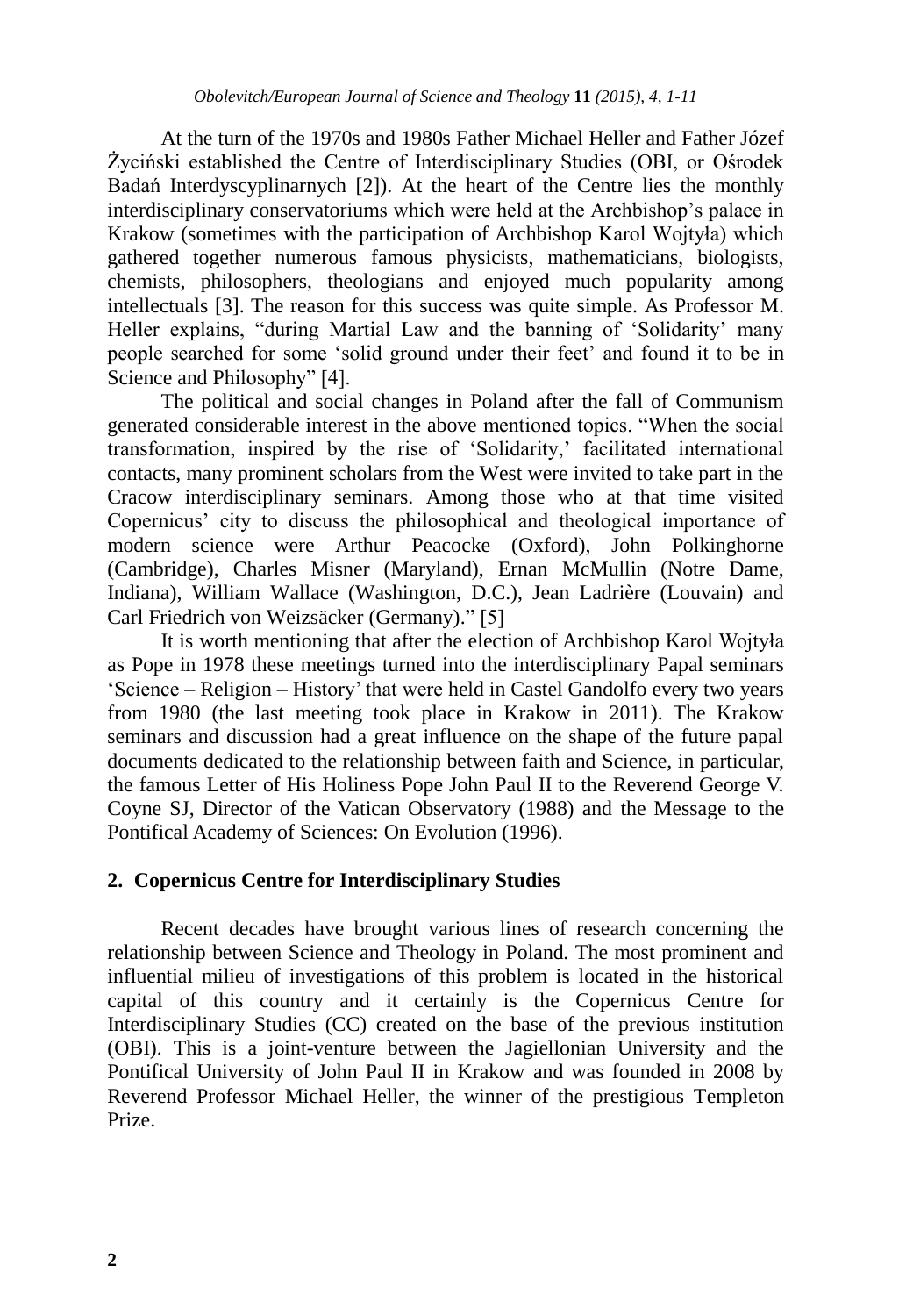Since the creation of the Copernicus Centre for Interdisciplinary Studies a number of new aspects regarding the relationship between Science and religion have been worked out. On October 2, 2008, during the inauguration ceremony of the Copernicus Centre, the four main goals of this institution were presented:

- (1) research in the area of mutual relations between Theology, Science and Philosophy in general, as well as Astronomy, Cosmology, Biology, Physics, Mathematics and Theology and History of Science;
- (2) publication of periodicals and monographs;
- (3) education;
- (4) popularization of Science [6].

The first event organized by the Copernicus Centre was the conference entitled "Will Science Replace Religion?" which took place over the two days after its opening.

Within the Copernicus Centre eleven research groups were established:

- (1) *Copernican Group* which studies the creativity of Copernicus and the advocates of Copernicanism as well as the reception of the prominent Polish scholar teaching.
- (2) *Science and Religion* closely cooperating with the "Fides et Ratio" commission at the Polish Academy of Arts and Science in Krakow. One can distinguish four lines of research in this field: 1. methodological approaches; 2. history of the relationship between Science and religion (and technology and religion) both from Western and Eastern perspectives; 3. Intersection of Theology and various aspects of Science (especially the theory of evolution) and logical systems; 4. practising the respective philosophical topics (such as Philosophy of nature, Philosophy of Science, Philosophy of Logic, History of Philosophy, Metaphysics, etc.) through the prism of the relationship between Science and faith [7].
- (3) *Philosophy of Physics and Cosmology*. This team conducts research concerning the philosophical presuppositions and implications of the various aspects of cosmological and physical theories.
- (4) *Mathematical Structures of the Universe*. The main goal of this group is "to study modern mathematical structures which aim to fill in the gap in our understanding of fundamental Physics. This includes, but is not restricted to, models based on non-commutative geometry, cosmological models of the early Universe as well as the study of their experimental evidence." [6]
- (5) *Philosophy and History of Physics*. In contrast to the group *Philosophy of Physics and Cosmology* the philosophical questions of Physics are regarded in the context of their evolution and development over the course of time.
- (6) The next group (*History of Mathematics: People–Ideas–Philosophical Aspects*) is also of a historical character and is dedicated to the studies in the changeability of the key notions as well as differences between ancient, modern and contemporary (including Polish) Mathematics.
- (7) *Neurobiology* group conducts "research connected with experimental work on the functioning of the human brain as well as the question of its interpretation and methodological connection with Neurobiology" [6].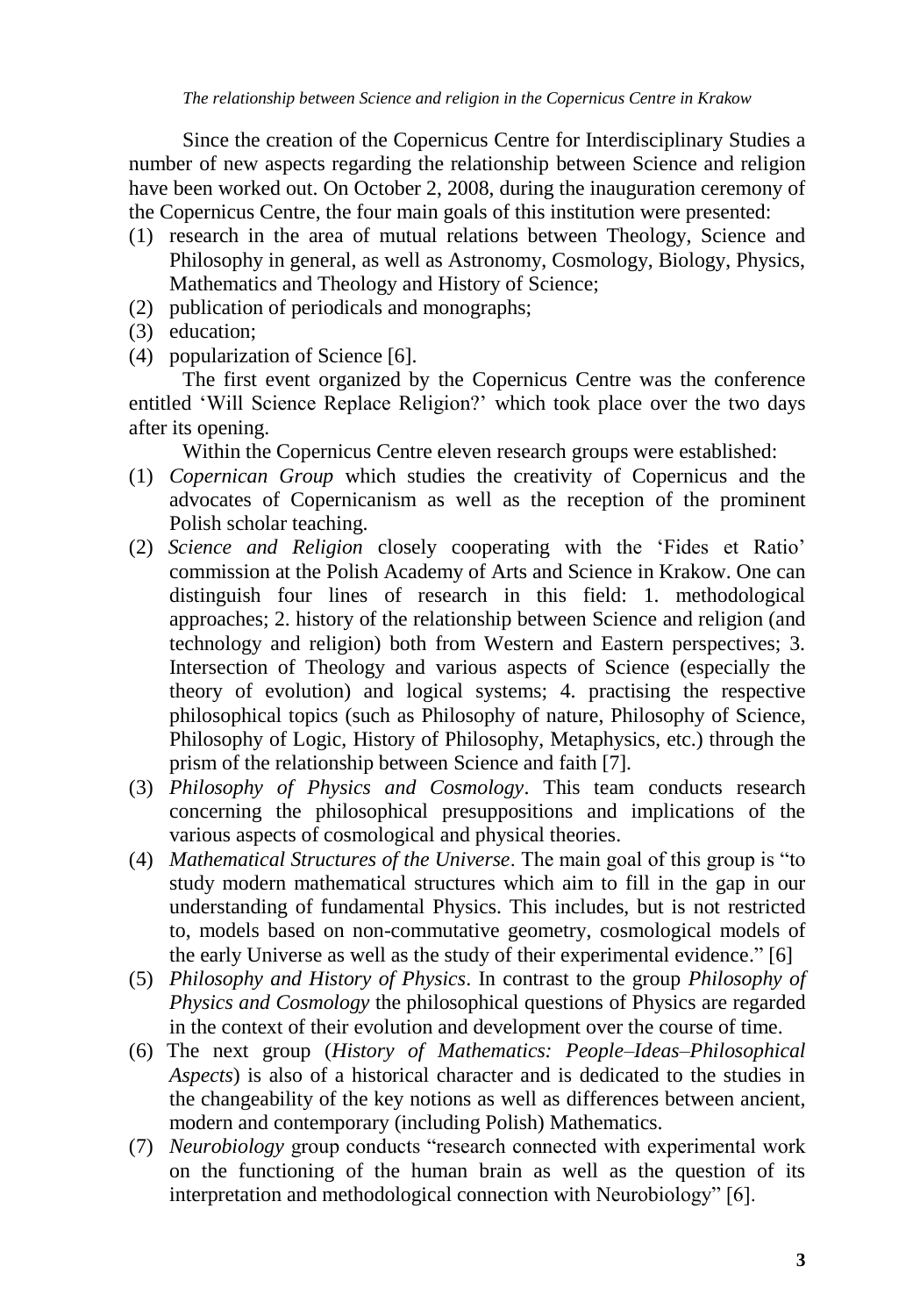- (8) *Methodology and Philosophy of Science* deals with both classical and contemporary models of Science.
- (9) *Analytical Metaphysics* team considers the metaphysical implications of some physical results.
- (10) *Polish Philosophy of Nature in the First Half of the 20th Century*. The members of this group investigate the peculiarity of Polish philosophy against the backdrop of the international Philosophy of Science and Nature.
- (11) *Biological Foundations of Law and Ethics* group studies the connection between Law, Ethics and Neuroscience as well as evolutionary models of language and Social sciences.

The activity of the aforementioned groups (which bring together many scholars from all over Poland and other countries) covers various spheres. A publishing house was also established: the Copernicus Centre Press has printed numerous books (in Polish and in English) and journals: the information bulletin "Copernicus Center Reports" and topic-specific periodic "Zagadnienia Filozoficzne w Nauce' ('Philosophical Issues in Science').

The last title expresses the particular feature of the Centre which is philosophizing in the context of Science – taking into account both the History of Science and contemporary scientific theories [8]. "The traditional problems of the interconnection of Science and Philosophy quickly gave rise to research concerning some more specific subjects, such as particular mathematical and physical theories and their philosophical implications, issues connected with the evolutionary theory and its history, particular problems of logic and methodology, and the rapidly expanding questions surrounding Neuroscience." [6, 9] Such an approach allows one to avoid different misinterpretations stemmed from ignorance of well-confirmed mathematical data and empirical evidence. Also Theology, remaining faithful to the Christian dogmas, has to respect the results of Science, otherwise, "if a theologian uses the outdate world image (openly or implicitly), his pastoral efficiency is very limited"  $[10]$  – theological discourse would be incomprehensible for the recipients of the Gospel. As Professor Heller says, "the development of Science kept creating new theological problems" [11]. It means that theologians must be to some extent familiar with the recent scientific investigation. For instance, the theory of evolution "creates a new conceptual environment for the rethinking of old theological problems; it fulfils what theologians call *locus theologicus*" [12].

In 2011-2014 the Copernicus Centre implemented the project "The Limits of Scientific Explanation" supported by the John Templeton Foundation. The research goal of the project was to look at the limits of scientific explanation from different perspectives and in different domains (Cosmology, Cognitive science, normative sciences, Theology). In order to realize this purpose, three research groups were created on the basis of the abovementioned teams: *Physics and Cosmology*, *Mind and Normativity* and *Philosophy and Theology*. Several dozen specialists from all over the world were engaged in carrying out the grant program. Here I am not intending to present its results in detail. It is suffices to say that due to this project the bilingual, two-year MA program "Philosophy and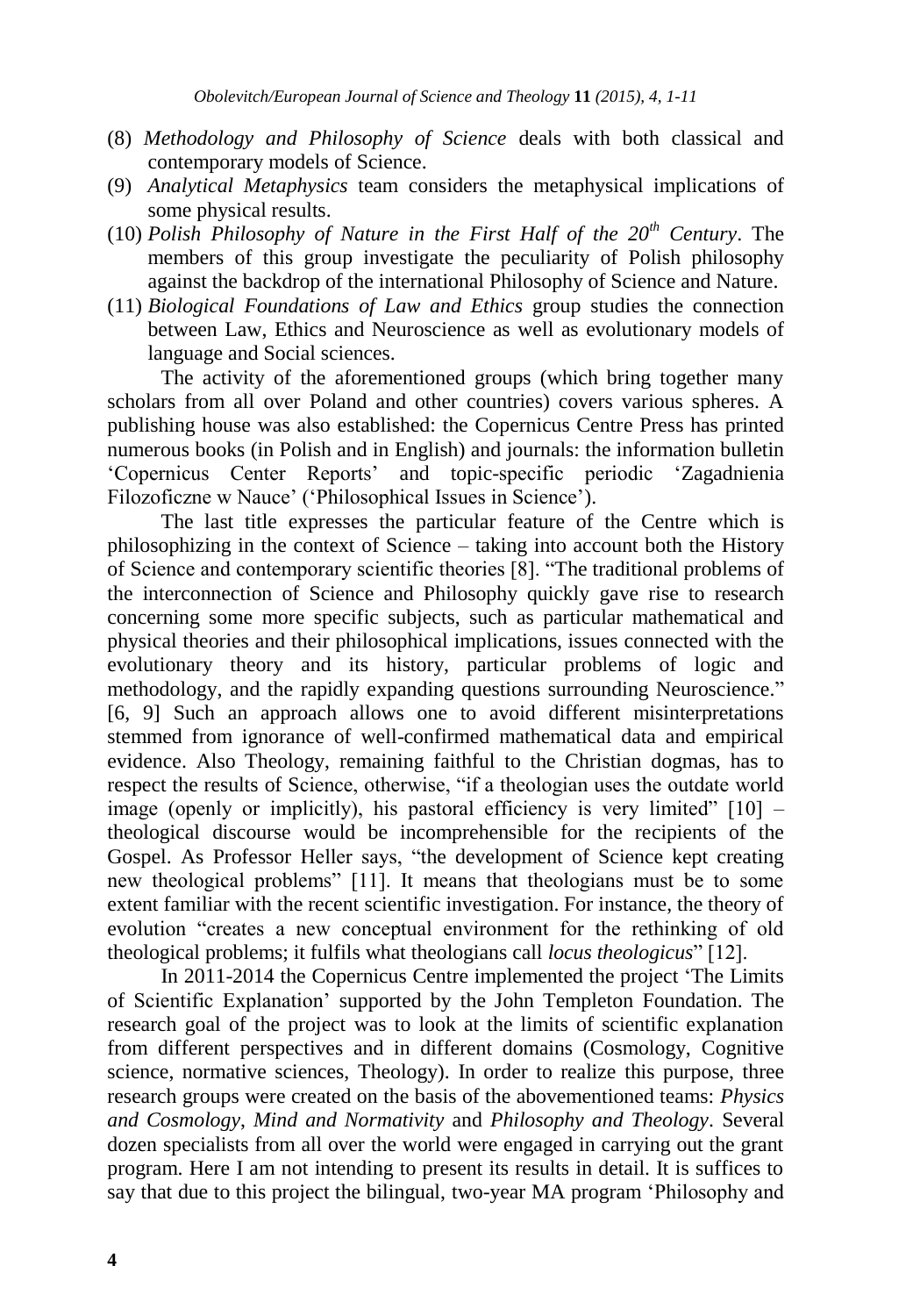Science' and the postgraduate diploma blended learning 'Science and Religion' at the Pontifical University of John Paul II in Krakow were launched. Course material has been translated into English and Russian and presently will be available for free on the Copernicus Centre websites [13]. A total of 18 international conferences were organized, with 56 local seminars and 70 open lectures delivered by many outstanding scholars from Poland and abroad. Within the scope of the grant 44 valuable books were published (including forthcoming editions) in Polish, English and Russian, 272 articles, 187 video recordings (including the series of lectures organized within the Copernicus Centre College), and this list can be continued. Since 2013, the Copernicus Centre has been working on another project entitled "Science for Ministry in Poland". Its main goal involves the popularisation of scientific knowledge and education in the field of the relationship between Science and religion.

## **3. Theology of Science according to Michael Heller**

Now, let me present the original concept of the founder of the Copernicus Centre for Interdisciplinary Studies, Reverend Professor Michael Heller – a theologian, philosopher, mathematical physicist and cosmologist, the winner of the 2008 Templeton Prize. He is professor in the Faculty of Philosophy at the Pontifical University of John Paul II in Krakow and the author of nearly 40 books and more than 400 articles. Following Leibniz – his philosophical hero– Heller poses the question: "Why is there something rather than nothing?" and searches for "the root of all possible causes" [14]. In order to solve this problem, the Polish scholar regards "the mathematical nature of Nature" which corresponds to the laws of Physics and may be considered as "a counterpart of the medieval *intelligibilitasentis* – the comprehensiveness of being" [9, p. 21]. As Father George Coyne, the former director of Vatican Observatory stressed, "Heller sees the comprehensibility of the Universe as due to its mathematical structure. He challenges the notion that Physics is limited to the investigation of matter. He put the emphasis on the fact that Physics constructs mathematical models of the world and then confronts them with empirical results. (…) Furthermore, Heller senses that chance and random processes are an essential ingredient of this mathematical structure of the universe planned by God." [15] For Heller, Mathematics is not only a language which describes the world, but also the foundation of the Universe as such. Hence, the mystery of rationality (or mathematicity – the possibility of the application of Mathematics for the explanation of the Universe) of nature is a common element of Science and religion. "A rational method of the exploring of the world is efficient, because the world is penetrated by the sense." [16] The *Logos* (the nomic stricter of Cosmos, or the Mind the God) determines the comprehensibility of nature, although as such it is still beyond our capability to give a complete and final explanation of the whole Universe. The horizon of transcendence saturates both scientific data and the truths of Christian faith.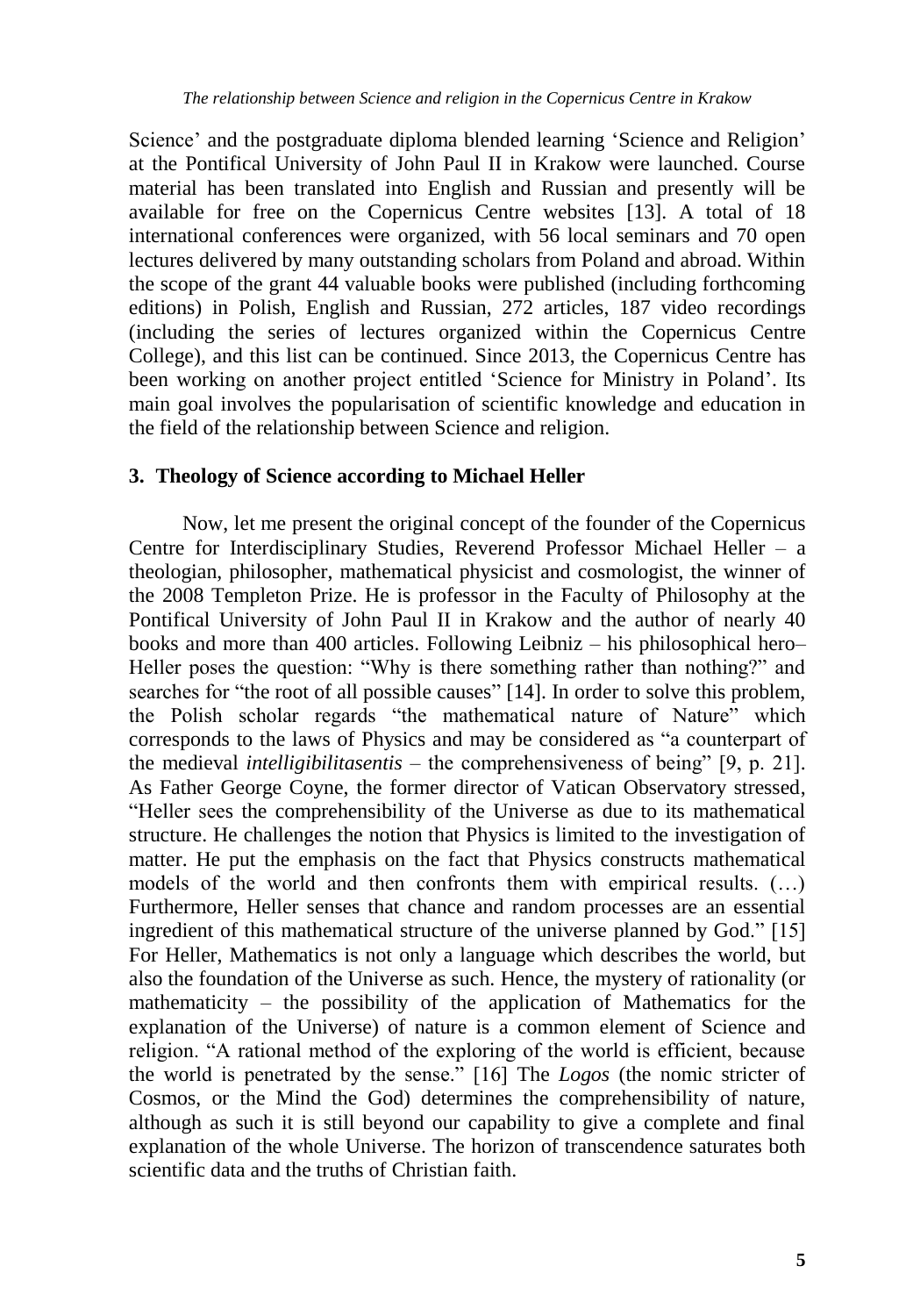For this reason, Science harmonizes with faith. However, these areas retain their peculiarity. Heller believes that, while they "are not mutually dependent and can be practised independently, a dialogue between them is not only a possibility but a must" [17]. At the same time, he requires that the attempt of synthesising of these domains should "not disturb autonomy of the parties, i.e. Science, Philosophy and Theology" [17]. Professor Heller warns us: "One could do Theology or Natural theology without any contact with scientific theories or models, and in fact many theologians and philosophers prefer this way of pursuing their disciplines. However, in such a case, there is danger that instead of scientific theories or models, some pseudoscientific ideas or outdated concepts will serve as a background for theological or philosophical speculations. The point is that neither Theology nor Philosophy can be studied without a 'cultural environment' of a given epoch, and a general image of the world constitutes a vital element of this environment. If the image of the world is not taken (critically) from the Science, it will certainly infiltrate theological or philosophical speculations from various, intellectually suspect sources of human imagination." [18]

Professor Heller "surmounted the antireligious dictates of the Polish authorities, opining new vistas for the faithful by positioning the traditional Christian way of viewing the Universe within a broader cosmological context and by initiating what can be justly termed by the termed 'theology of science'". [14]. Firstly the concept of the theology of Science was presented in 1992 in his book *Nowa fizyka i nowa teologia* (the English edition: *The New Physics and a New Theology* [19]). How does the program of the theology of Science look like? Theology of Science is not an additional or different subject of Theology as such, but a special manner of theologising. Heller explicates that "the task of theology of Science is the same as that of Theology in general, with the proviso that it is directed to the specific subject of interest of this theological discipline; that is, to the critical reflection on those Revelation data that allow us to look at Science as a specifically human value" [10, p. 32]. More precisely, "as a theological reflection upon the sciences, theology of Science would investigate the consequences of the fact that the empirical sciences investigate the Universe, which has been created by God" [10, p. 30]. This allows theology of Science to see some aspects of the world in large perspective determined by both dogmas of creation *ex nihilo* and different philosophical presuppositions concerning the scientific methods and their limits. Another task for theology of Science is "to contemplate the sciences in the light of values" [10, p. 31] which impregnate the Universe and manifest the realisation of the Goodness and the Rationality (with capital "R") in the empirical world. According to Heller, "rationality and religion are more deeply interconnected than one would be ready to admit at first glance. Rationality is a value, and embracing this value could be thought of as a religious act." [20]

It is common knowledge that the scientific method cannot refer to Theology in the context of justification, although it is possible in the context of discovery. On the other hand, Theology as such should (or even must) interpret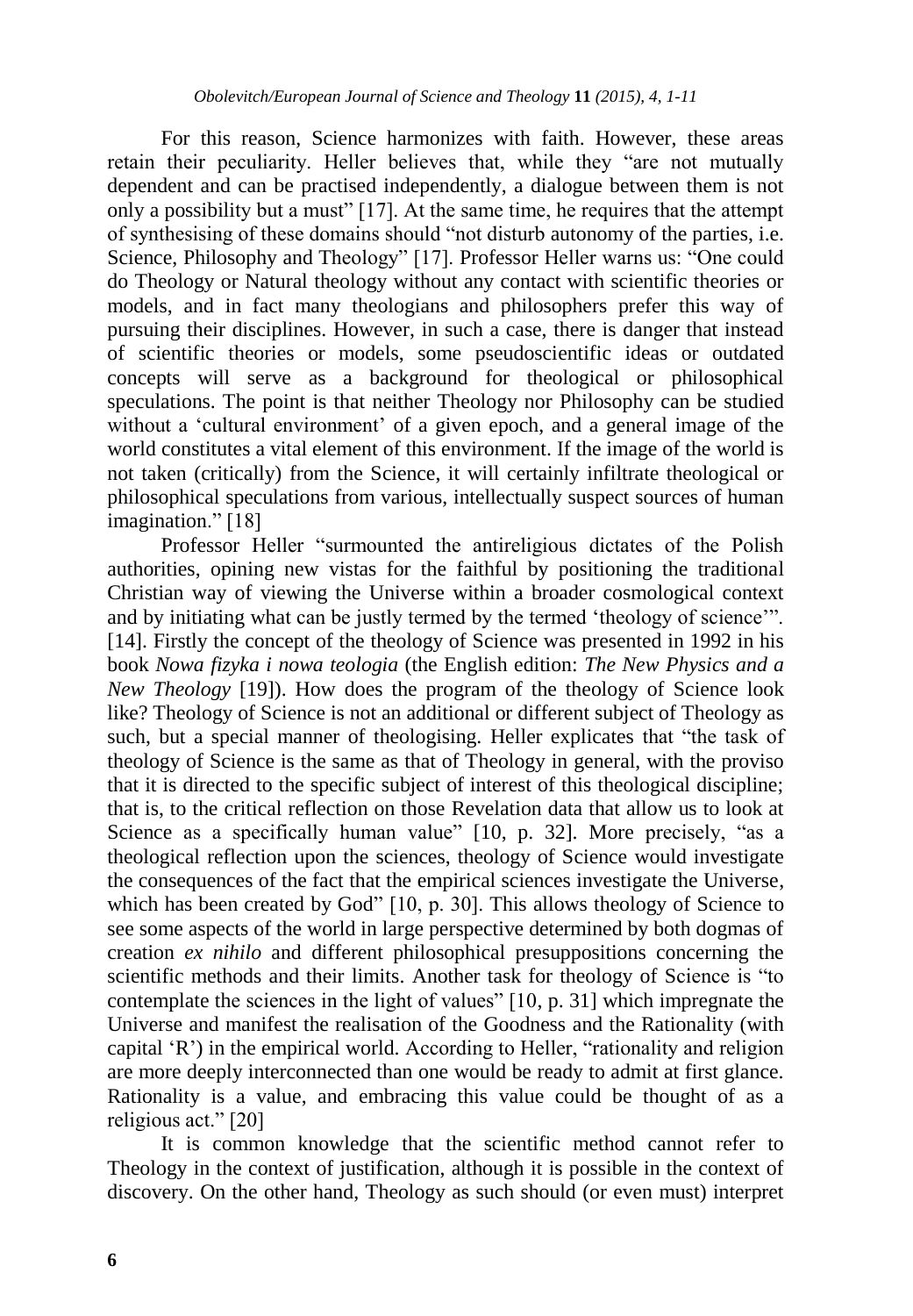the scientific data. Theology of Science arises as a result of the mutual intersection of these spheres which, nevertheless, remains their specific character. "Science gives us an understanding of the Universe as a whole and its variety of processes and structures, which contributes to a better understanding of ourselves and of our role in the Creation, therefore "Theology (…) must enter into an exchange with Science as it once had with Philosophy and other forms of knowledge. Indeed, theology"s mission for humanity depends, in a profound way, on its ability to incorporate scientific findings, especially as far as they concern the concept of human person and the intelligibility of nature and history. Theologians might ask themselves whether they have accomplished this difficult task with respect to Science as well as their medieval predecessors did with respect to Philosophy. Could contemporary Cosmology offer something to illuminate our reflections on creation? Is an evolutionary perspective able to shed any light on theological anthropology, the meaning of the human person, the problem of Christology, or even on the development of doctrine itself? To pursue these questions fruitfully some theologians should be trained in the sciences, in order to prevent theologians from making uncritical and overhasty use for apologetic purposes of such recent theories as that of "Big Bang"." [21]

Despite the difference between scientific and theological methods, both spheres lead to the cognition of the Truth. Heller maintains that the theology of Science allows one to enhance a scientific point of view with those theses which are evident only due to using theological methods. Indeed, "the universe of Science is only a part of the universe of Theology. This is true not only in the sense that the universe of Science contains only that which is defined as the 'material world', while the universe of Theology goes beyond the domain of the material, but also in the sense that Theology can pronounce statements about the 'material world' which go beyond the empirical method, that is, which do not pertain to the universe of Science. Thus, the material world in the theological perspective is, in a sense, richer than the material world as seen in the perspective of the Natural sciences." [22] Hence, the program of theology of Science brings about the new interpretations of the articles of faith in the light of scientific theories (i.e. theory of evolution).

The concept of a relationship between Science and religion of M. Heller is shared by many members of the Copernicus Centre and other scholars in Poland. Another great example of the harmonisation of Science and faith was the creativity of co-founder of the Centre for Interdisciplinary Studies (OBI), Archbishop Józef Życiński (1948-2011).

# **4. The concept of Józef Życiński**

The activity of Professor Józef Życiński, the brilliant Polish philosopher, theologian and writer, had not only an academic, but also a considerable pastoral dimension. He was "respected by both John Paul II and by Pope Benedict, who as cardinal once commented to Pope John Paul, "Bishop Życiński is really somebody"" [22]. As Bishop of Tarnów and subsequently Archbishop of Lublin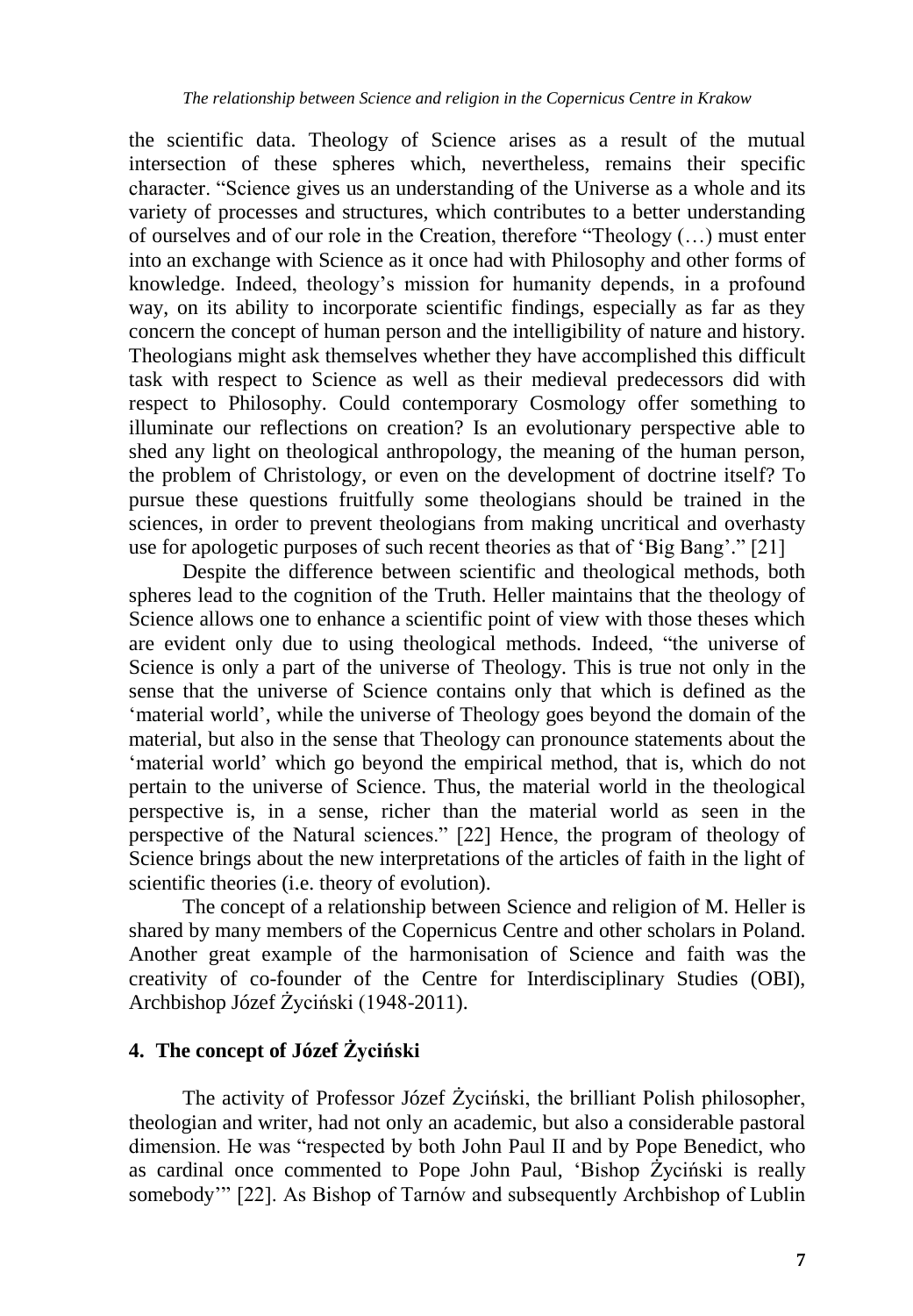he favoured spreading the idea of a dialogue of "three cultures": Science, Humanities and religion in the broad circles of Polish society. One can distinguish two of his main research areas. The first was the study of the thought of Whitehead. As Professor Heller claimed, Życiński "perceived Whitehead"s philosophy to have advanced in a direction that would give a satisfactory interpretation of Science, as against the neo- positivist and materialist approaches. Życiński was seduced by the poetic aspect of Whitehead"s thought, a predilection that he retained for life. (…) Życiński proposed at least two postulates vis-à-vis Whitehead"s system: first, it should be clarified through a broader usage of analytical methods, and second, it should be developed without inhibitions concerning the extension of the system beyond Whitehead"s own claims." [23] The other sphere of the academic activity of Życiński was philosophy and the theology of process in the context of the analysis of the connection between God and man, as well as investigation of the evolutionism and its possible implication for theism. In Życiński opinion, "The God kenotically hidden in nature engages human species in the process of evolution which, on the level of our existence, manifests itself above all in the sphere of culture. In the emerging reality of cosmic growth, our pain is not eliminated but it receives a radically different meaning. The sense of rationality can be discovered both in the immanent divine Logos and in emerging structures of the evolving Universe." [J. Życiński, *Evolutionary Theism and the Emergent Universe*, http://www.jozefzycinski.eu/index.php?option=com\_content&view= article&id=196:evolutionary-theism-and-the-emergent-universe&catid=6: wystpienia-publiczne&Itemid=11]

Examining the philosophical and theological implications of the theory of evolution, Życiński also analysed the documents proclaimed by Pope John Paul II, especially in his Message to the Pontifical Academy of Sciences. Życiński himself shared the position of John Paul II, according to which there is "any possibility of reconciling with Christian thought the extreme version of sociobiology in which the entire content of culture, including the content of scientific theories, is treated as a consequence of genetic causes" [24]. This concept could be treated as "the source of many sharp conflicts in contemporary controversies about evolutionism", whereas the teaching of John Paul II "shows (…) the concrete possibility of overcoming both a narrow intellectual isolationism and senseless conflicts. It brings an opportunity for a coherent integration of our scientific knowledge and the theological and philosophical convictions that form our worldview." [24]

As a bishop, Życiński was concerned about the phenomenon of postmodernism on the one hand and the phenomenon of religious fundamentalism on the other. He opposed the attitude of irrationalism in the intellectual life of the Church and "was critical both of those who used the initial singularity discussed in traditional Big Bang cosmology as an argument for Creation and of those who found recent notions such as Hawking"s denial of the Universe"s having a beginning as evidence against creation" [25]. Życiński also defended human dignity and postulated that man – despite his unquestionable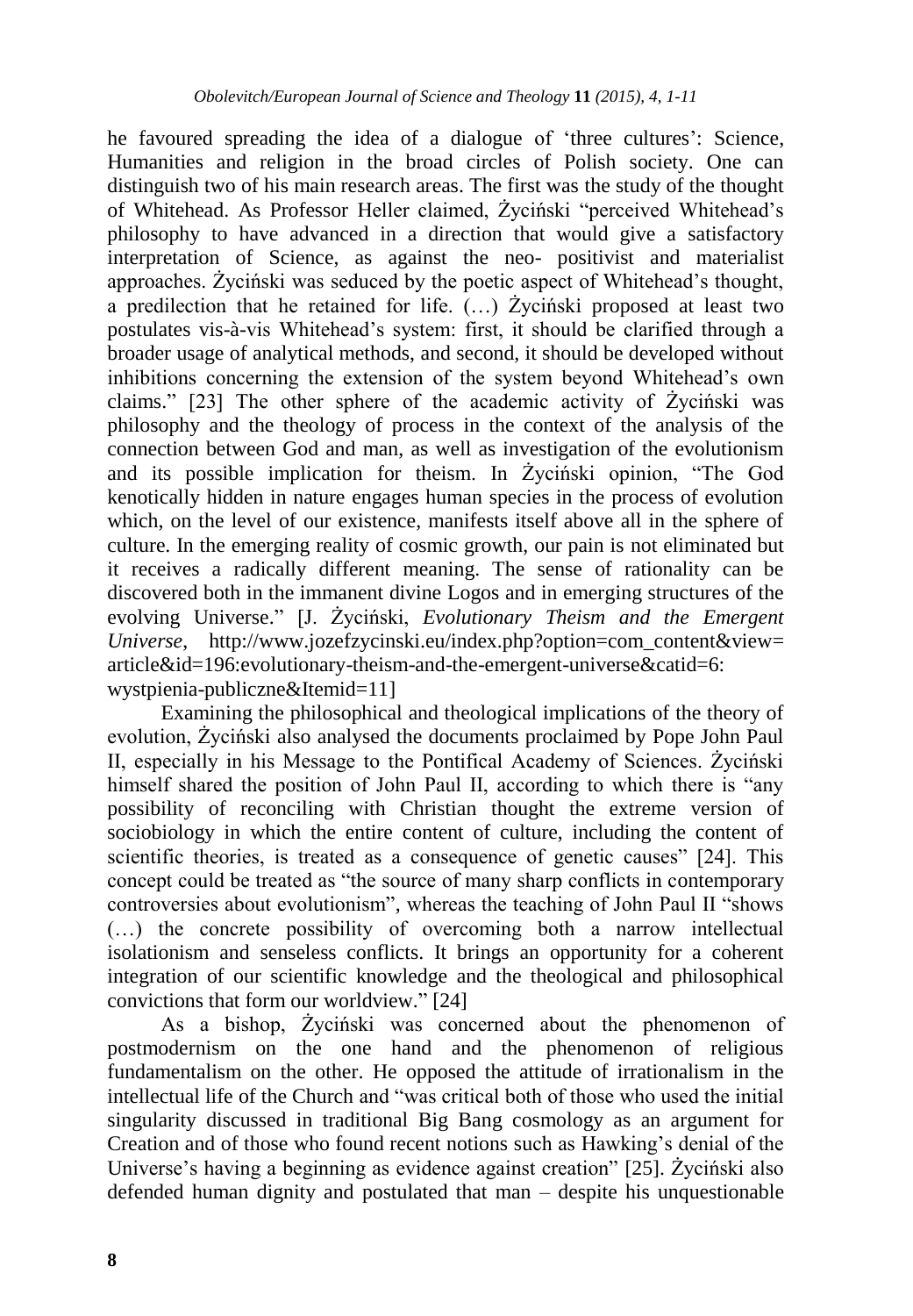belonging to the sphere of nature – could not have been reduced just to the entity of evolution. As he emphasised, "While remaining an element of created reality and remaining subject to the laws of Biology and Physics because of his physical nature, man has been able to create a rich world of spiritual values, art, poetry and beauty. At the threshold of the European culture one finds important intellectual elements which go beyond the biological principle of the struggle for survival." [J. Życiński, *The search for truth in the dialogue between science and faith*, http://www.jozefzycinski.eu/index.php?option=com\_content&view=article &id=225:the-search-for-truth-in-the-dialogue-between-science-and-faith&catid  $=6$ :wystpienia-publiczne&Itemid=11] More precisely, "in our intellectual development there are many elements which are not in any way related to the attainment of a biological advantage. Among these elements one could mention Ethics, Mathematics, Metaphysics, religion, and Aesthetics" [26]. As a consequence, "in medical praxis the recognition of human dignity should be reconciled with a hierarchy of values in which scientific success and social needs play the basic role" [26].

The premature deaf of Archbishop Życiński broke down his numerous plans and projects. It was not a coincidence that the conference dedicated to his creativity (held in Krakow in 2011) was entitled "Unfinished work". Two of his last books were published after his depart: *Evolutionary Theory for Religion Teachers* (under the title *God and Creation*) and *The World of Mathematics and Its Material Shadows* (the text originated from his lectures, titled "Platonic elements in the foundations of Mathematics" delivered at the Catholic University of Lublin in 2006-2007). It is clear that Życiński (as well as Heller) was a Platonist (or, more precisely, a mathematical Platonist). He believed that the structures of the Universe had been prior to the scientist who had simply discovered them. Życiński described this specific ontological, mathematical feature of nature as "the field of rationality" which determined also our understanding of the world.

Both Heller and Życiński distinguish between methodological naturalism and ontological naturalism [27]. The first type of naturalism involves the postulate that Science cannot refer to supernatural factors. In turn, ontological naturalism supposes that these factors do not exist. The difference between methodological naturalism and ontological naturalism has important implications for the question of relationship between Physics and Biology and religion: it allows one to defend the autonomy of scientific explanation (i.e. the theory of evolution) and, at the same time, its limits. As Życiński put it, "There is no opposition between methodological naturalism and the Christian doctrine of creation. On the level of philosophical views, the supporters of methodological naturalism not only accepted God"s continuous presence in His creation but also criticized deistic explanations in which God was supposed to act mainly in special interventions." [J. Życiński, *Evolution and the Doctrine of Creation*, http://www.jozefzycinski.eu/index.php?option=com\_content&view= article&id=220:evolution-and-the-doctrine-of-creation&catid=6:wystpienia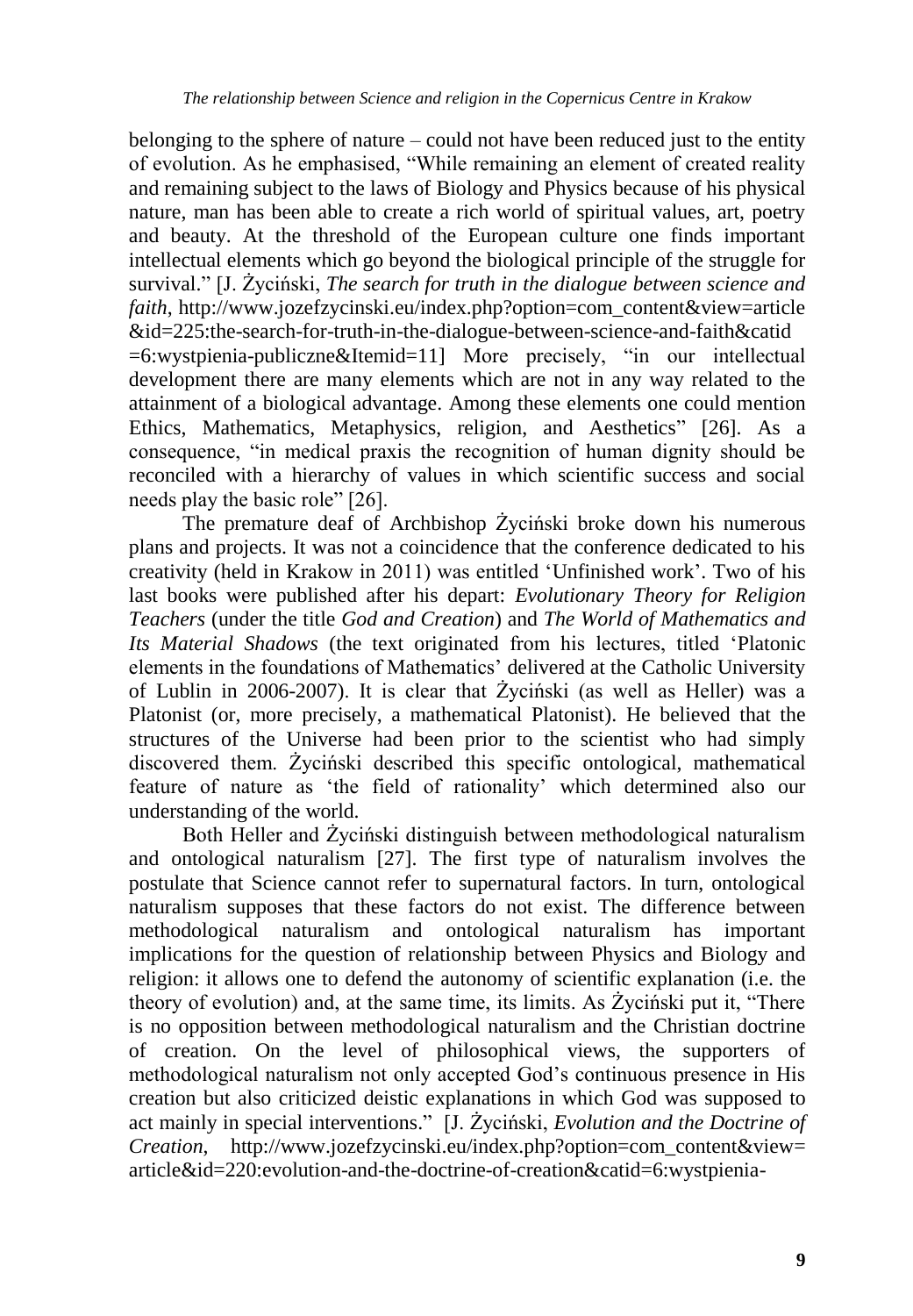publiczne&Itemid=11] This perspective leads to the "new theology" and "new physics" postulated by Heller.

#### **5. Conclusions**

Heller and Życiński built up the foundation and key principles of the dialogue between Science and faith in Poland. Their books have been republished many times and they have played a great role in the process of shaping of the integral worldview of several generations of Poles. The members of the Copernicus Centre for Interdisciplinary Studies belong to the Committee of the Doctrine of the Faith and the Scientific Council at Polish Bishops" Conference (i.e., Father Józef Kloch, a press officer, also comes from the Centre of Interdisciplinary Studies).

In the country that gave the world the great personalities of Copernicus and John Paul II, the tradition of dialogue between Science and religion is still alive. Moreover, the last decades have brought about numerous new initiatives and educational programs in this field (provided especially by the Copernicus Centre for Interdisciplinary Studies).The activity of the Copernicus Centre for Interdisciplinary Studies is not limited to Krakow and Poland, but is of an international character. Nowadays it is one of the largest institutions of this type in Central and Eastern Europe.

## **References**

- [1] F. Coniglione, Polish Journal of Philosophy, **1** (2007) 7-27.
- [2] F. Krauze, *Jedna Prawda, Dwie Księgi. Nauki przyrodnicze a teologia w Ośrodku Badań Interdyscyplinarnych Papieskiej Akademii Teologicznej w Krakowie*, Wydawnictwo WAM/OBI, Kraków, 2008.
- [3] J. Życiński, Logos: A Journal of Catholic Thought and Culture, **1** (2006) 13-14.
- [4] M. Heller, Zagadnienia Filozoficzne w Nauce, **25** (1999) 6.
- [5] J.M. Życiński, *Foreword*, in M. Heller *Creative Tension. Essays on Science and Religion*, Templeton Foundation Press, West Conshohocken (PA), 2003, IX.
- [6] \*\*\*, Copernicus Center Reports, **1** (2010) 15.
- [7] T. Obolevitch, Zagadnienia Filozoficzne w Nauce, **50** (2012) 76-82.
- [8] M. Heller, Z. Liana, J. Mączka, A. Olszewski and W. Skoczny, Zagadnienia Filozoficzne w Nauce, **25** (1999) 21.
- [9] M. Heller, *How is Philosophy in Science Possible?*, in *Philosophy in Science. Methods and Applications*, English translation, B. Brożek, J. Mączka & W.P. Grygiel (eds.), Copernicus Center Press, Krakow, 2011, 13-24.
- [10] M. Heller, *Creative Tension. Essays on Science and Religion*, Templeton Foundation Press, West Conshohocken (PA), 2003, 28.
- [11] M. Heller, *Philosophy of Chance. A Cosmic Fugue with a Prelude and a Coda*, English translation, Copernicus Center Press, Krakow, 2013, 80.
- [12] M. Heller, *The Sense of Life and the Sense if the Universe. Studies in Contemporary Theology*, English translation, Copernicus Center Press, Krakow, 2010, 127.
- [13] \*\*\*, Copernicus Center Reports, **5** (2014) 170.
- [14] \*\*\*, Zagadnienia Filozoficzne w Nauce, **43** (2008) 9.